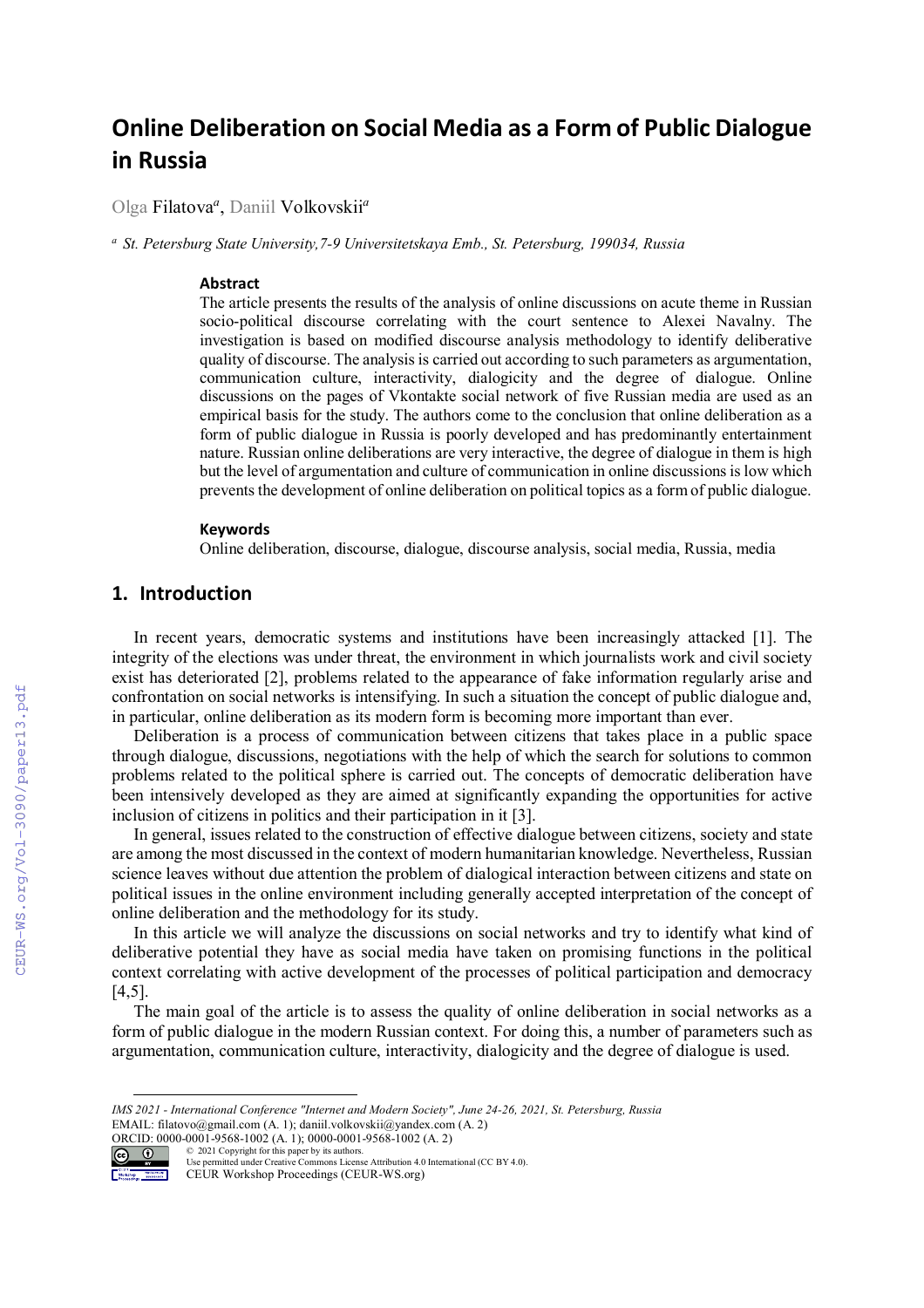### **2. Theoretical basis of investigation**

The research presented in this article is based on the concept of J. Habermas. The deliberative model of democracy proposed by the German scientist comprises diverse forms of communication, continuous and maximally broad political discourse in society. The results of it are determined by the strength of arguments [6, p.391]. The concept implies that authentic problems of society are identified and revealed, directions for their solution, optimal ways to achieve goals are determined in the course of collective reflections.

In the theory of J. Habermas we come across with the concept of ideal democratic procedure for negotiation and decision-making which is created in order to achieve reasonable and honest results. According to the researcher's approach, deliberation "takes into account a higher degree of intersubjectivity of the processes of mutual understanding which are carried out, on the one hand, in the institutionalized form of meetings of the parliamentary corps, as well as, on the other, in the communication network of the political community. These subjectless communications inside and outside of political associations programmed for decision-making generate an arena where a more or less rational formation of public opinion and political will about significant for the whole society and need to be regulated topics can take place" [6, p.395-396]. Civil participation in discussions that unfold on various Internet platforms can be seen as a prerequisite for discursive democracy.

Online deliberation on issues of common interest to all participants is one of the most discussed forms of political Internet communication today. It is believed that Internet is a medicine that can help overcome the crisis of Western democracy [7]. Due to the lack of centralized control, Internet as an open communication environment has flexibility and enormous potential to quickly implement multilateral information exchange practically throughout the entire planet which, accordingly, facilitates interaction between citizens [8, p.48-56]. However, it is still not entirely clear whether Internet will contribute to the establishment of the principles of deliberative democracy and if so, how effectively it will be implemented.

It is worth agreeing with T. Davis that online deliberation with emphasis on discussion carries both future opportunities and disappointments: "The opportunity is due to the flexibility of information and communication technologies which allows for online discussion and, even possibly, surpasses the usual off-network form of discussion in cases where access to information, time requirements and other factors limit the availability of direct discussion in the format "face to face". The disappointment, however, is that deliberative activity is definitely not in a rush to gain traction on Internet compared to communication that is more entertainment-oriented and more personal than collective" [9, p.3].

Nevertheless, political institutions have begun to provide citizens with new opportunities for offline and online participation which should ultimately increase the legitimacy and quality of politics [10]. These expectations are reflected in the ideas formulated by theorists of deliberative democracy who argue that consensual rational decisions through deliberation could help overcome the socio-political problems that have arisen in conditions of tension and uncertainty [11-13]. Hence, deliberation is a political model for formulating policies that could potentially be a solution to a smoldering crisis of legitimacy [14].

A number of empirical studies on online deliberation has increased in recent years. As a result, a huge amount of theoretical and empirical literature [15,16,17,18] became available but this triggered difficulties in defining what deliberation is [19] and stretched the concept. It resulted in that many authors understand deliberation as almost every type of communication [20].

More often than not, researchers define deliberation first and then speak about online deliberation using the same definition and linking it to usage of electronic communications. For example, Dennis Friess uses the concept of "deliberation" to refer to "thoughtful, attentive or prolonged consideration" by individuals and "formal discussion and discussion" in groups, so he is primarily interested in reasoned, focused and interactive communication [10]. The term "online" in combination with the concept of "deliberation" can be used to refer to discussion between participants using electronic communication technologies that enhance the ability to see and hear distant from us in time or space information.

In this paper we understand online deliberation as a process of public purposeful, reasoned, rational and equitable discussion between citizens with prevalence of a dialogical form of communication and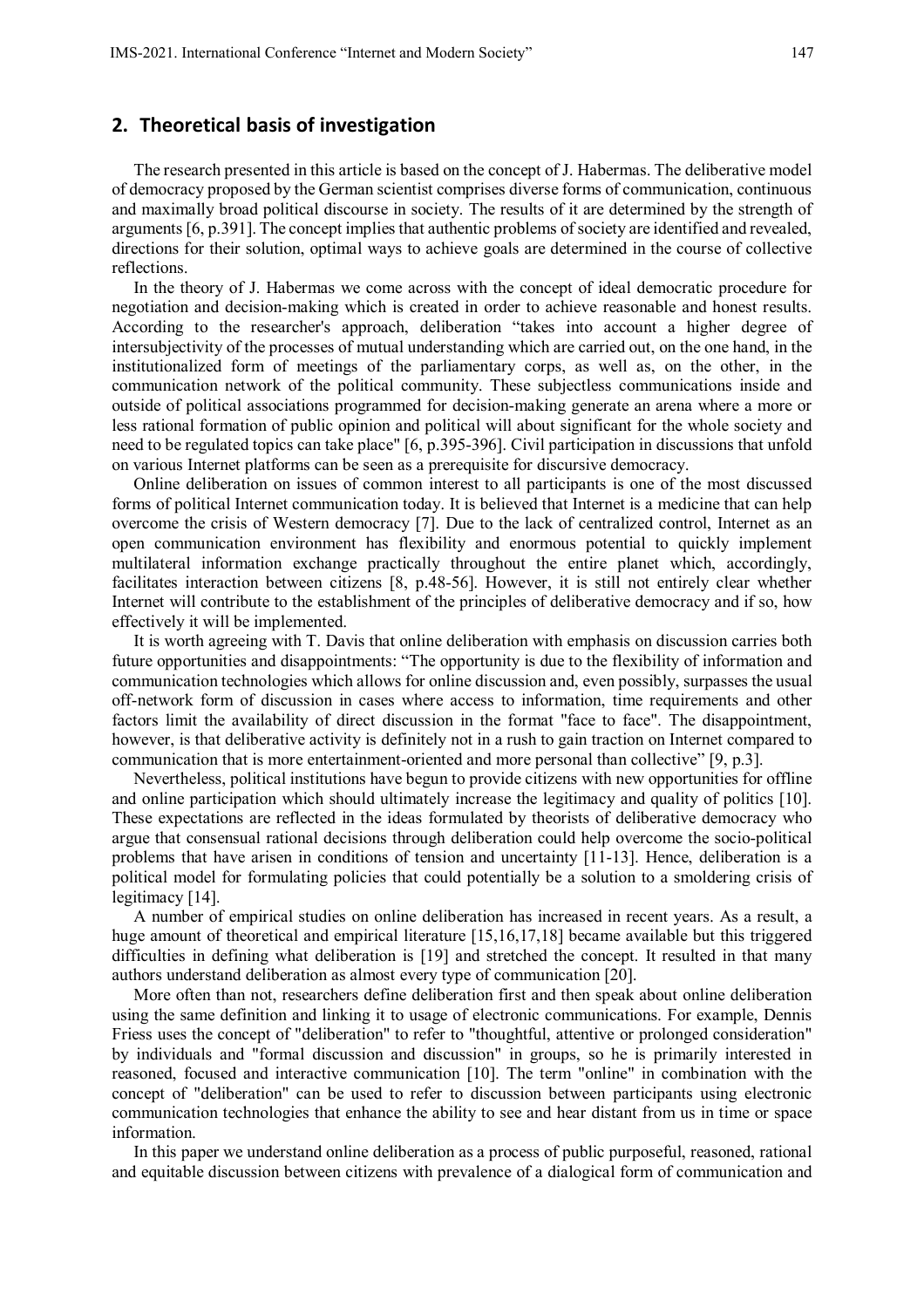usage of electronic communication technologies aimed at solving common problems and achieving mutual understanding.

The point of view of D. Walton who considers deliberation as a form of dialogue in which each side presents its own view of solving a practical problem is also important for our research. Deliberation is a collective process of dialogical solution of common problems by participants of communication, therefore, the purpose of deliberative dialogue is to reach agreement on procedures and actions that can be considered as a solution to practical problem; the choice must be made between two or more mutually exclusive options [21].

Also, we will rely on the American School of Dialogue (Dialogue Group) by physicist D. Bohm who has developed a comparative description of genuine and rhetorical dialogues, i.e. "discussions" [22].

## **3. Quality of online deliberation on Russian social media: case of A. Navalny**

On February 2, 2021, the Simonovsky Court of Moscow held hearings in the case of Alexei Navalny. During that meeting the issue of replacing the conditional term with a real one was considered. As a result, the accused will spend 2 years and 8 months in a general regime colony. This news gave rise to a lot of discussions on social networks about the fairness and injustice of the decision, critical statements towards both A. Navalny and the Russian authorities.

For the analysis we selected online discussions on the subject of A. Navalny's court verdict on the pages of VKontakte social network of leading Russian media: print («Komsomolskaya Pravda», «Meduza», «TASS») and television («Channel One», «Rain») dividing them by political affiliation: independent («Rain», «Meduza»), pro-state («Channel One», «Komsomolskaya Pravda» (KP.RU)) and neutral «TASS». Posts with news about the court decision and user's comments below them were posted from 2 to 6 February 2021.

A total of 1165 comments were analyzed. Table 1 presents online discussions on selected five online platforms in terms of their source, political affiliation, article title, material, post date and time, number of likes, reposts, comments and links on discussions.

These online discussions were selected based on three factors. Firstly, the discussions corresponded to the stated topic (the court verdict of A. Navalny). Secondly, each contained at least one hundred comments which, as our experience shows, is a prerequisite for encoding them using a machine learning program. Thirdly, discussions were conducted by ordinary citizens on various media platforms. The discussions were moderated and comments were removed by administrators of online media groups whose loyalty to government structures varied. The discussions were not in any way initiated or led by the authorities. We studied and compared such parameters of online deliberations as argumentation, communication culture, interactivity, dialogicity and the degree of dialogue in order to identify the specific features of Russian public dialogue in the form of online deliberation on a current political topic. We used a modified discourse analysis technique developed by Yu. Misnikov which is described in detail both in the works of its author and in other works of the authors of the article [23,24,25,26,27]. Yu. G. Misnikov developed «Deliberative Standard to Assess Discourse Quality» [28] and described seven thematically different discourse parameters corresponding to specific research questions to guide the process of coding the messages of Internet discussions. These parameters are participatory equality, argumentation, communication culture, validity of statements, interactivity, dialogicality, thematic diversity. Each parameter contains a set of specific empirical characteristics designed to reflect certain discursive qualities.

Discussion materials were collected using parsing and loaded into Excel spreadsheets. When coding discussions, the following data was entered into an Excel spreadsheet: author's ID, author's link, author's first and last name, author's gender, link on author's image, link on comment, comment date and time, comment text and number of likes to the comment.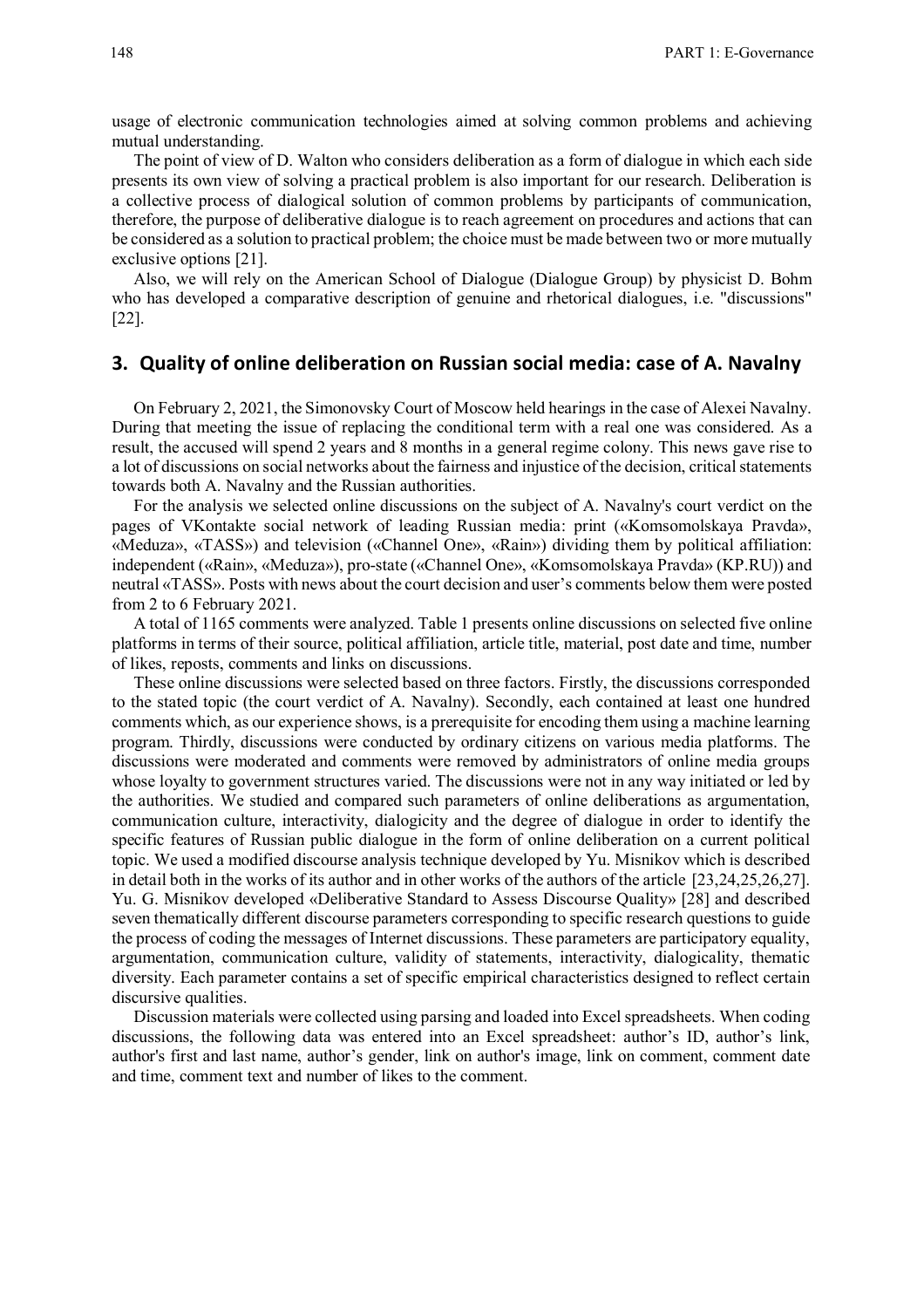#### **Table 1**

| List of analyzed discussions on media pages on social network «VKontakte» |  |  |
|---------------------------------------------------------------------------|--|--|
|---------------------------------------------------------------------------|--|--|

| Sources            | Rain                                          | Meduza                      | Channel One                       | <b>KP.RU</b>                | <b>TASS</b>                |  |
|--------------------|-----------------------------------------------|-----------------------------|-----------------------------------|-----------------------------|----------------------------|--|
| Media type         | Independent                                   |                             | Pro-state                         |                             | Neutral                    |  |
| Article title,     | The<br>suspended                              | Will Navalny                | The<br>Moscow                     | The<br>court                | Navalny's lawyer           |  |
| material           | sentence<br>was                               | replaced<br>be              | City<br>Court                     | sentenced                   | said<br>that<br>her        |  |
|                    | replaced with a                               | with a real                 | sentenced                         | Alexei                      | client will spend          |  |
|                    | for<br>real<br>one                            | one?<br>We                  | Alexei                            | Navalny to                  | about 2 years and          |  |
|                    | Navalny.<br><b>Taking</b><br>into account the | follow what<br>is happening | Navalny to 3.5<br>years in prison | 3.5 years in<br>prison in a | 8 months in the<br>colony. |  |
|                    | time spent under                              | in the court -              | and a fine of                     | general                     |                            |  |
|                    | house<br>arrest.                              | and<br>around               | 500 thousand                      | regime                      |                            |  |
|                    | will<br>Navalny                               | it.                         | rubles.                           | colony.                     |                            |  |
|                    | spend two years                               |                             |                                   |                             |                            |  |
|                    | and eight months                              |                             |                                   |                             |                            |  |
|                    | in the colony.                                |                             |                                   |                             |                            |  |
| Post time          | 02.02.2021                                    | 02.02.2021                  | 04.02.2021                        | 02.02.2021                  | 02.02.2021                 |  |
|                    | (20:46)                                       | (18:34)                     | (14:03)                           | (21:24)                     | (21:20)                    |  |
| Number of<br>likes | 499                                           | 154                         | 116                               | 177                         | 92                         |  |
| Number of          | 152                                           | 71                          | 33                                | 41                          | 25                         |  |
| reposts            |                                               |                             |                                   |                             |                            |  |
| Number of          | 602                                           | 155                         | 160                               | 148                         | 100                        |  |
| comments           |                                               |                             |                                   |                             |                            |  |
| Link<br>on         | https://vk.com                                | https://vk.                 | https://vk.c                      | https://v                   | https://vk.com             |  |
| discussions        | /tvrain?w=wall-                               | com/meduza                  | om/1tv?w=w                        | k.com/kpru                  | /tassagency?w=w            |  |
|                    | 17568841 64877                                | project?w=w                 | all-                              | ?w=wall-                    | all-                       |  |
|                    | 55                                            | all-                        | 25380626_26                       | 15722194                    | 26284064_37201             |  |
|                    |                                               | 76982440 4<br>791700        | 10268                             | 5300931                     | 93                         |  |
|                    |                                               |                             |                                   |                             |                            |  |

First, the attitude of online discussion participants to Alexei Navalny, his sentence and the actions of authorities was analyzed. At the first stage of the study, positions of users were analyzed in two categories:

1) «For» (support for A. Navalny, condemnation of the court verdict and criticism of the authorities, their actions).

2) «Against» (negative attitude towards A. Navalny, support for the court decision, agreement with the actions of the authorities).

The total percentage of positions "Against" was 85.2%, "For" - 14.8%. In online discussions of all five media at least 2/3 of users spoke out against Navalny supporting the court's verdict, although some people disagreed with him claiming that the term was insufficient but they still supported the actions of authorities. The highest percentage of negative attitude towards politician was illustrated in online discussions of pro-state media (92.75%), the lowest on platforms of independent media (75.35%); neutral TASS is in the middle: the percentage of "Against" positions was 87.5%. Considering each source separately we note that the largest share of negativity towards A. Navalny was recorded on the Vkontakte pages of Komsomolskaya Pravda (93.8%) and Channel One (91.7%). Participants of online deliberation on the Rain page (32.6%) were most positive about politician. Need to add that that data may not be entirely accurate as some user's comments have been removed. In addition, in the discussions of some media there were few opinions about the stated problems which to a certain extent limits the representativeness of results. Moreover, some participants in the course of online discussions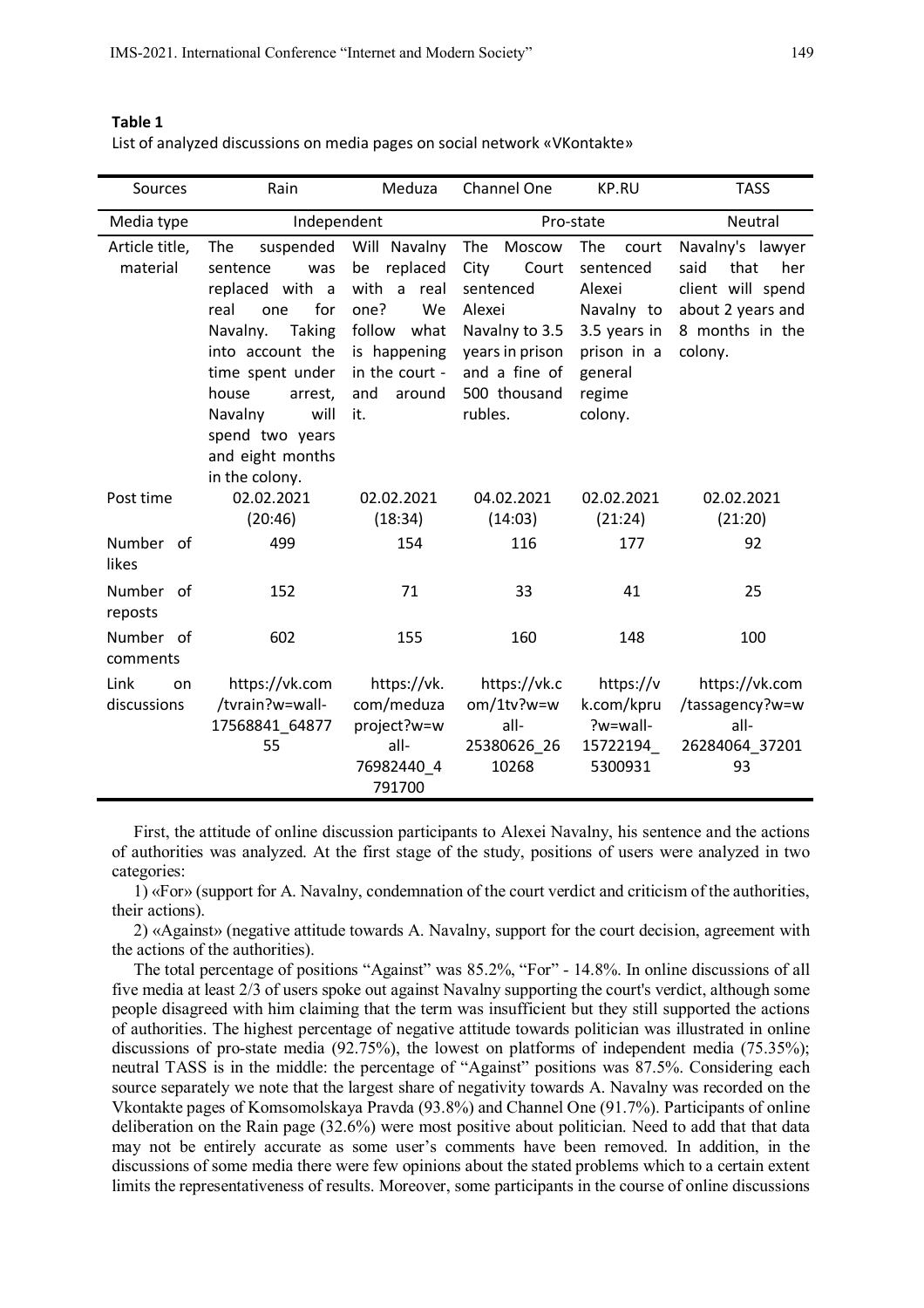indicated on presence of bots and trolls which could leave an imprint on data obtained and discussion in general due to the fact that the bots were difficult to identify.

Simultaneously with the analysis of participants' positions in discussions the argumentation forms were identified.

The following positions were included in the analysis of argumentation [28]:

1) facts and numerical indicators of factual nature;

- 2) numeric data;
- 3) examples, cases, comparisons, events, citations;
- 4) references to political figures;
- 5) conclusions, generalizations;
- 6) recommendations, suggestions, calls to action;
- 7) links on various online sources.

The overall percentage of argumentation was 44.8% (see Table 2), however, we need to add that some comments had several types of arguments and some only one. The highest indicator of argumentation was recorded in discussions on the platforms of independent media (51.6%), the lowest on the neutral source "TASS" (35%); in discussions on pro-state media the percentage of argumentation was 47.7% which did not differ much from the percentage of argumentation in the discussions of independent media. The largest indicators of argumentation were found both in the discussions on page of independent source ("Rain" - 63.8%) and pro-state one ("Komsomolskaya Pravda" - 63.5%). The lowest percentage of using arguments was demonstrated in the discussion on Channel One (31.9%).

#### **Table 2**

Argumentation analysis (results presented in percentage)

|                                                               |      | Independent<br>Pro-state |                |              | Neutral     |            |
|---------------------------------------------------------------|------|--------------------------|----------------|--------------|-------------|------------|
|                                                               | Rain | Meduza                   | Channel<br>One | <b>KP.RU</b> | <b>TASS</b> | Final data |
| <b>Facts and numerical</b><br>indicators of factual<br>nature | 8,3  | 8,2                      | $\overline{2}$ | 5,3          | 2,9         | 5,34       |
| Numeric data                                                  | 1,1  | 3,3                      | 2              | 1,1          | 5,7         | 2,64       |
| Examples,<br>cases,<br>comparisons,<br>events, citations      | 0,8  | 0                        | 0              | 2,1          | 2,9         | 1,16       |
| References<br>to<br>political figures                         | 31   | 44,3                     | 35,3           | 31,9         | 28,5        | 34,2       |
| Conclusions,<br>generalizations                               | 53,6 | 42,6                     | 58,7           | 56,4         | 60          | 54,26      |
| Recommendations,<br>suggestions, calls to<br>action           | 2,3  | 0                        | $\overline{2}$ | 3,2          | 0           | 1,5        |
| Links<br>various<br>on<br>online sources                      | 2,9  | 1,6                      | 0              | 0            | 0           | 0,9        |
| οf<br>General<br>%<br>argumentation                           | 63,8 | 39,4                     | 31,9           | 63,5         | 35          | 44,8       |

Turning to the analysis of specific forms of arguments, the most popular types of argumentation were 1) conclusions, generalizations, inferences (54.26%), 2) mentioning politicians (34.2%); least popular: 1) recommendations, suggestions, calls to action (1.5%), 2) examples, cases, events, comparisons, quotes (1.16%) and 3) links on online sources (0.9%). Most of conclusions and generalizations were shown in the discussions on the TASS page (60%) and on the pages of pro-state sources (Channel One - 58.7% and Komsomolskaya Pravda - 56.4%). Speaking about mentions of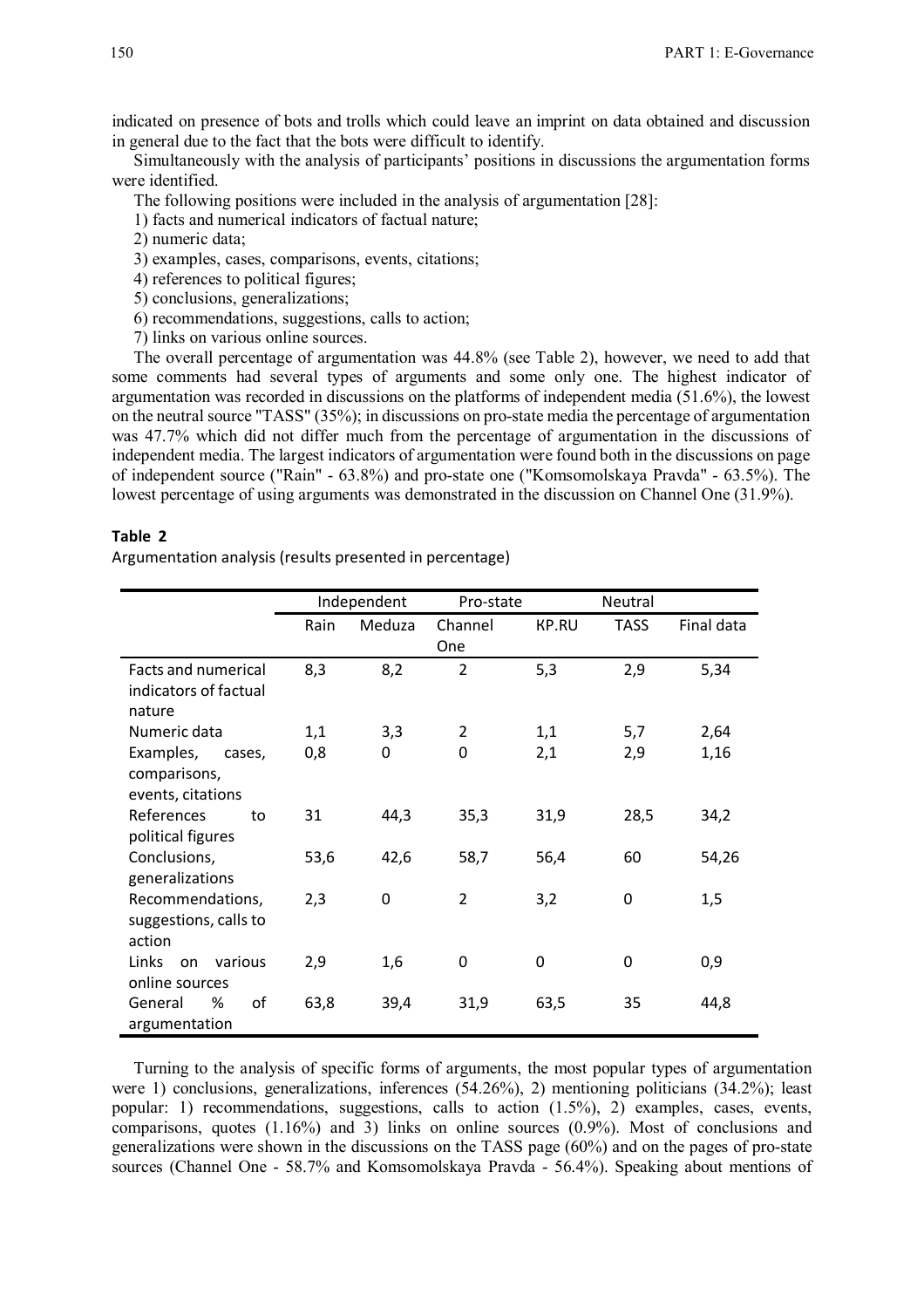political figures one should highlight the discussion on the Meduza page (44.3%). It is interesting to observe that in the discussions on independent media in comparison with other media, arguments of factual nature were used most of all (Rain - 8.3% and Meduza - 8.2%) and links on online sources (Rain - 2.9% and Meduza - 1.6%). For example, not a single pro-state source and a neutral one did not use links on additional online resources as arguments. If we talk about suggestions and recommendations, then pro-state media showed one of the highest indicators (Komsomolskaya Pravda - 3.2 %, Channel One - 2%). Most of arguments in the form of numbers (5.7%) and examples, comparisons, cases from life (2.9%) were used in the discussion on TASS page.

We analyzed the culture of communication ("civility") in online deliberations on the subject of the court verdict of A. Navalny accordingly to following positions:

1) posts are directly addressed to other participants with mention of name or personal appeal but at the same time they do not relate to topic, problematics, i.e. they are personalized (this category includes only phrases or sentences indicating interpersonal characteristics and any other communications (including neutral));

2) posts mentioning a name of participant but rude and offensive in relation to him, his nationality, religion, ideology, etc. (including sarcasm);

3) posts mentioning a name of participant but rude and offensive in relation to the object of discussion;

4) polite and respectful posts in relation to a person with a mention of his name (may contain irony, humor, sarcasm in a positive aspect);

5) posts without mentioning a name of participant but rude and offensive in relation to him, his nationality, religion, ideology, etc. (including gross sarcasm);

6) posts without mentioning a name of participant but rude and offensive in relation to the object of discussion;

7) polite and respectful posts towards a person without mentioning his name (may contain irony, humor, sarcasm in a positive aspect).

The overall percentage of communication culture ("civility", politeness) was 47.44% (see table 3) but we need to add that in some comments there could be several positions, although most often one. It is curious that the percentage of communication culture (47.44%) is slightly higher than the percentage of argumentation (44.8%) but not significantly. In turn, this suggests that in the discussions analyzed, priority is given to the form of opinion expression and not to its content which, in our point of view, characterizes such deliberations from a negative side since the main thing in deliberation is the essence of position, its argumentation and not in what form it is presented, although this is no less significant as well.

Consequently, such discussions are more irrational than rational. However, if you look at the general indicators of communication culture, you can see that its main array is made up of off-topic comments that have an interpersonal character or are abstracted from main issue (38.8%). We add that the total percentages of rough communication culture, i.e. impolite, rude attitude towards participant as well as object of discussion strongly prevail over polite ones, especially the percentage of rude attitude towards other participants in the discussion which further distracts from constructive dialogue, topic in general, for sake of discussion of which online deliberation is carried out. The total percentage of intolerant attitude towards participant was 4.46%. It was calculated by adding the percentage of posts with and without mentioning a name, on topic but rude in relation to the participant (9.4%, 6.4%, 3.8%, 2.7%, 0%) and dividing by 5 as we analyzed the comments of five discussions.

The general percentage of intolerant attitude towards subject of discussion is 3.84%. It was calculated in a similar way, only posts were taken with and without a name, on topic but rude in relation to subject of discussion (2.5%, 2.6%, 4.4%, 6.7%, 3%). Such indicators characterize Russian culture of communication in the Internet environment as low, immature, intolerant and focused off the topic of discussion.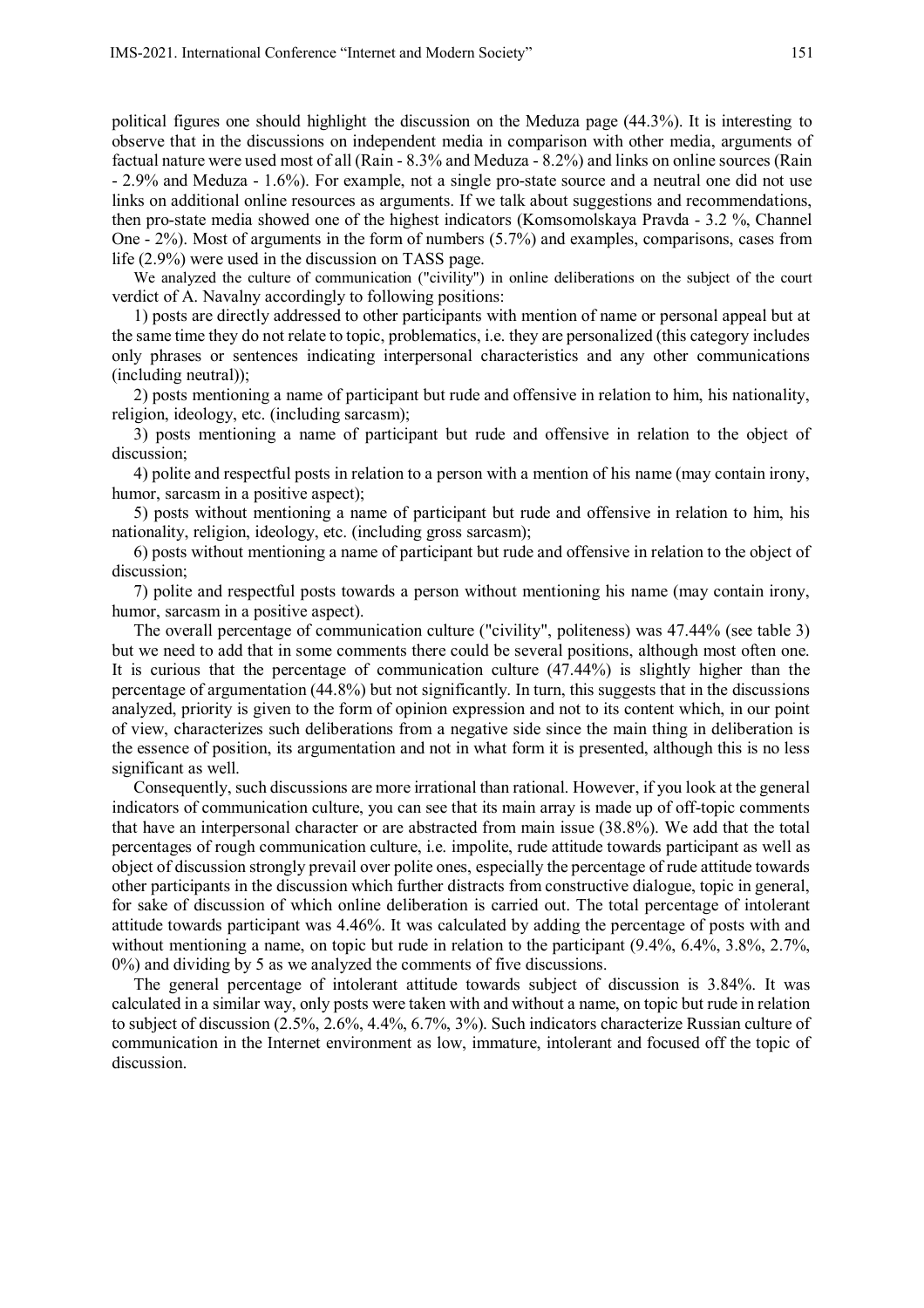#### **Table 3**

Communication culture analysis in Russian online discussions (in percentage)

|                            | Rain | Meduza | Channel One | KP.RU          | <b>TASS</b>    | Final data |
|----------------------------|------|--------|-------------|----------------|----------------|------------|
| Thematically<br>empty      | 50   | 41,9   | 42,8        | 22,3           | 37             | 38,8       |
| posts with participant     |      |        |             |                |                |            |
| name's mention, only       |      |        |             |                |                |            |
| interpersonal              |      |        |             |                |                |            |
| communication              |      |        |             |                |                |            |
| Posts with participant     | 9,1  | 4,5    | 2,5         | $\overline{2}$ | $\mathbf 0$    | 3,62       |
| name's mention, dis-       |      |        |             |                |                |            |
| cussion on topic, but      |      |        |             |                |                |            |
| rude<br>towards            |      |        |             |                |                |            |
| participant                |      |        |             |                |                |            |
| Posts with participant     | 0,7  | 0,7    | 3,1         | $\overline{2}$ | $\overline{2}$ | 1,7        |
| name's mention, dis-       |      |        |             |                |                |            |
| cussion on topic, but      |      |        |             |                |                |            |
| rude towards object of     |      |        |             |                |                |            |
| discussion                 |      |        |             |                |                |            |
| Posts with participant     | 0    | 0      | 0           | 0,7            | $\mathbf 1$    | 0,34       |
| name's mention, dis-       |      |        |             |                |                |            |
| cussion on topic in a      |      |        |             |                |                |            |
| polite, tolerant way       |      |        |             |                |                |            |
| without<br>Posts           | 0,3  | 1,9    | 1,3         | 0,7            | $\mathbf 0$    | 0,84       |
| participant<br>name's      |      |        |             |                |                |            |
| mention,<br>with           |      |        |             |                |                |            |
| discussion on topic, but   |      |        |             |                |                |            |
| rude<br>to-wards           |      |        |             |                |                |            |
| participant                |      |        |             |                |                |            |
| Posts<br>without           | 1,8  | 1,9    | 1,3         | 4,7            | $\mathbf{1}$   | 2,14       |
| name's<br>participant      |      |        |             |                |                |            |
| mention,<br>with           |      |        |             |                |                |            |
| discussion on topic, but   |      |        |             |                |                |            |
| rude to-wards object of    |      |        |             |                |                |            |
| discussion                 |      |        |             |                |                |            |
| without                    | 0    | 0      | 0           | 0              | $\mathbf 0$    | 0          |
| Posts<br>participant       |      |        |             |                |                |            |
| name's<br>with<br>mention, |      |        |             |                |                |            |
|                            |      |        |             |                |                |            |
| discussion on topic in a   |      |        |             |                |                |            |
| polite way                 |      |        |             |                |                |            |
| Total % of<br>negative     | 9,4  | 6,4    | 3,8         | 2,7            | $\pmb{0}$      | 4,46       |
| civility<br>towards        |      |        |             |                |                |            |
| participant                |      |        |             |                |                |            |
| Total % of negative        | 2,5  | 2,6    | 4,4         | 6,7            | 3              | 3,84       |
| civility towards object    |      |        |             |                |                |            |
| of discussion              |      |        |             |                |                |            |
| Total % of civility        | 61,9 | 50,9   | 51          | 32,4           | 41             | 47,44      |

Speaking about specific discussions and media it can be seen that the highest percentage of communication culture (61.9%), posts of personal and abstract nature (50%) as well as a rude, offensive attitude towards participant  $(9.4\%)$  was installed in the discussion on Rain page (50%). The highest percentage of coarse culture of communication in relation to topic, object of discussion was recorded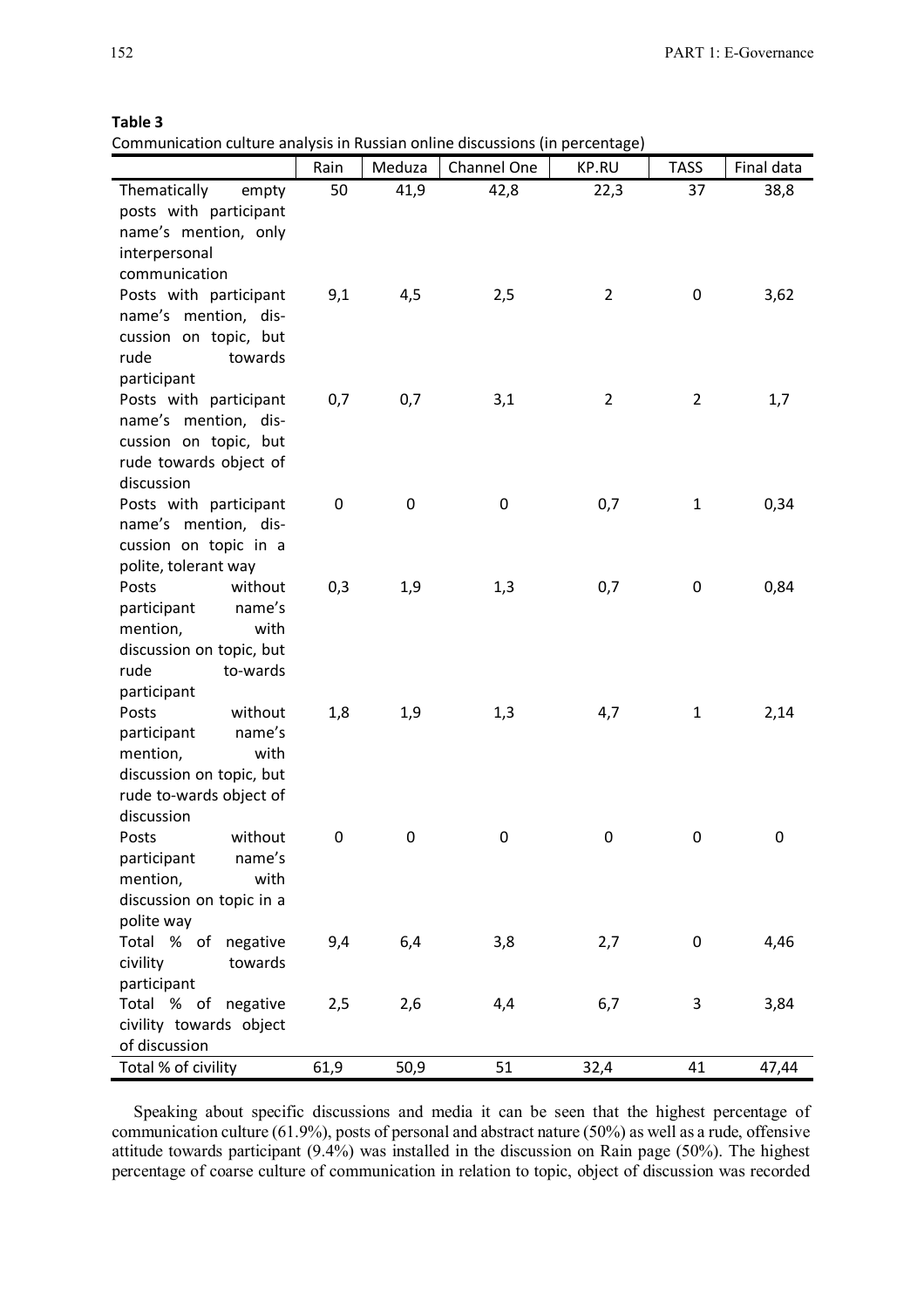in the discussion of Komsomolskaya Pravda (6.7%). Comparing culture of communication in discussions of independent and pro-state media, we emphasize that in the discussions on pages of independent media there were the highest rates of posts of personal and abstract nature (45.95% (for comparison on pro-state - 32.55%)) as well as coarse culture of communication in relation to participant (7.9% (on pro-state - 3.25%)), while the largest indicator of coarse communication culture in relation to topic, object of discussion was demonstrated in discussions on pro-state media (5.55 % (for comparison on independent - 2.55%)).

Let us turn to analysis of interactivity, dialogicity and the degree of dialogue. As mentioned above, we adhere to the theory of J. Habermas and Bohm's dialogical approach. Based on comparative characteristics of dialogue and discussion, we were able to determine the degree of dialogue, i.e. striving for consensus.

First of all, interactivity was analyzed (see table 4), i.e. all mentions of participants by other users in the process of communication. To calculate interactivity, you need to divide a number of all mentions of participants (by name or without) by number of all posts. You can see that the highest proportion of interactivity was presented in the discussions where there were 155 comments and above. This group includes Rain (66.6%), Meduza (65.8%) and Channel One (64%). Interestingly, the most highly interactive discussions were on the platforms of independent media (66.2%), respectively, they turned out to be the most highly dialogical (62.2%). Next, we calculated dialogicity (see table 4). To do this, we divided a total number of mentions of participants by name by total number of posts. In all discussions, the percentage of dialogicity was lower than the percentage of interactivity but insignificantly. Indicators of dialogicity cannot be higher than indicators of interactivity but they can be equal. As already mentioned, the most highly dialogical discussions were on the pages of independent media (Rain - 63.1%, Meduza - 61.3%) as well as on one pro-state source (Channel One - 62%). If we talk about ratio of interactivity and dialogicity, then the smallest gap in percentage between them was demonstrated in discussions on pro-state media (Channel One - 64% and 62%, Komsomolskaya Pravda - 52% and 51.4%, respectively) and neutral TASS (57% and 55%, respectively).

To determine the degree of dialogue, it is necessary to take all posts where an interaction between participants was recorded and analyze them guided by Bohm. As a result, we can assert (see Table 4) that in Russian online discussions the degree of dialogue is high: 55% on the page of neutral TASS, 54.3% on the pages of independent media, and 52.15% on pro-state media, and in all discussions, the degree of dialogue significantly dominated the degree of discussion, polemics (their indicators range from 2 to 14.1%) which confirms our hypothesis. This is a positive pattern but if we take into account the indicators of argumentation and culture of communication in Russian discussions, then it immediately becomes clear that the dialogue was predominantly not on topic of discussion but was more entertaining or abstract from discussion of main topic and political issues in general. Therefore, the Russian public dialogue in form of online deliberation can be characterized as entertaining, politically immature and of poor quality; accordingly, one can hardly speak of constructive role of such a dialogue in the field of interaction with state and adoption of joint political decisions based on deliberative discussions of political issues by citizens.

The highest indicator of the degree of dialogue was found in the discussion on Channel One (57%) despite the fact that a number of interactive posts there is not the largest (64%) compared to other discussions. However, returning to nature of dialogue, we argue that it is of low quality since despite the fact that the percentage of coincidence of positions was one of the highest (91.7% but few opinions were presented on topic of the particular court verdict of A. Navalny), accordingly, the degree of discussion, disputes is low (7%) with 57% of the degree of dialogue, the percentage of argumentation was the lowest (31.9%), and the percentage of posts of interpersonal nature, off-topic - one of the highest (42.8%). The smallest degree of discussion, controversy was in the discussions of TASS (at least 2% or less) and Komsomolskaya Pravda (at least 4.7% or less) while in the discussion of Rain it was the highest (at least 14 %). This is obvious as opinions of participants split in the following ratio: almost 1/3 for Navalny and against his sentence (32.6%), 2/3 against Navalny and for his sentence (67.4%). The smallest degree of discussion, controversy was in the discussions of TASS (at least 2% or less) and Komsomolskaya Pravda (at least 4.7% or less) whereas in the discussion of Rain it was the highest (at least 14%). This is obvious since opinions of participants split in the following ratio: almost 1/3 for Navalny and against his sentence (32.6%), 2/3 against Navalny and for his sentence (67.4%).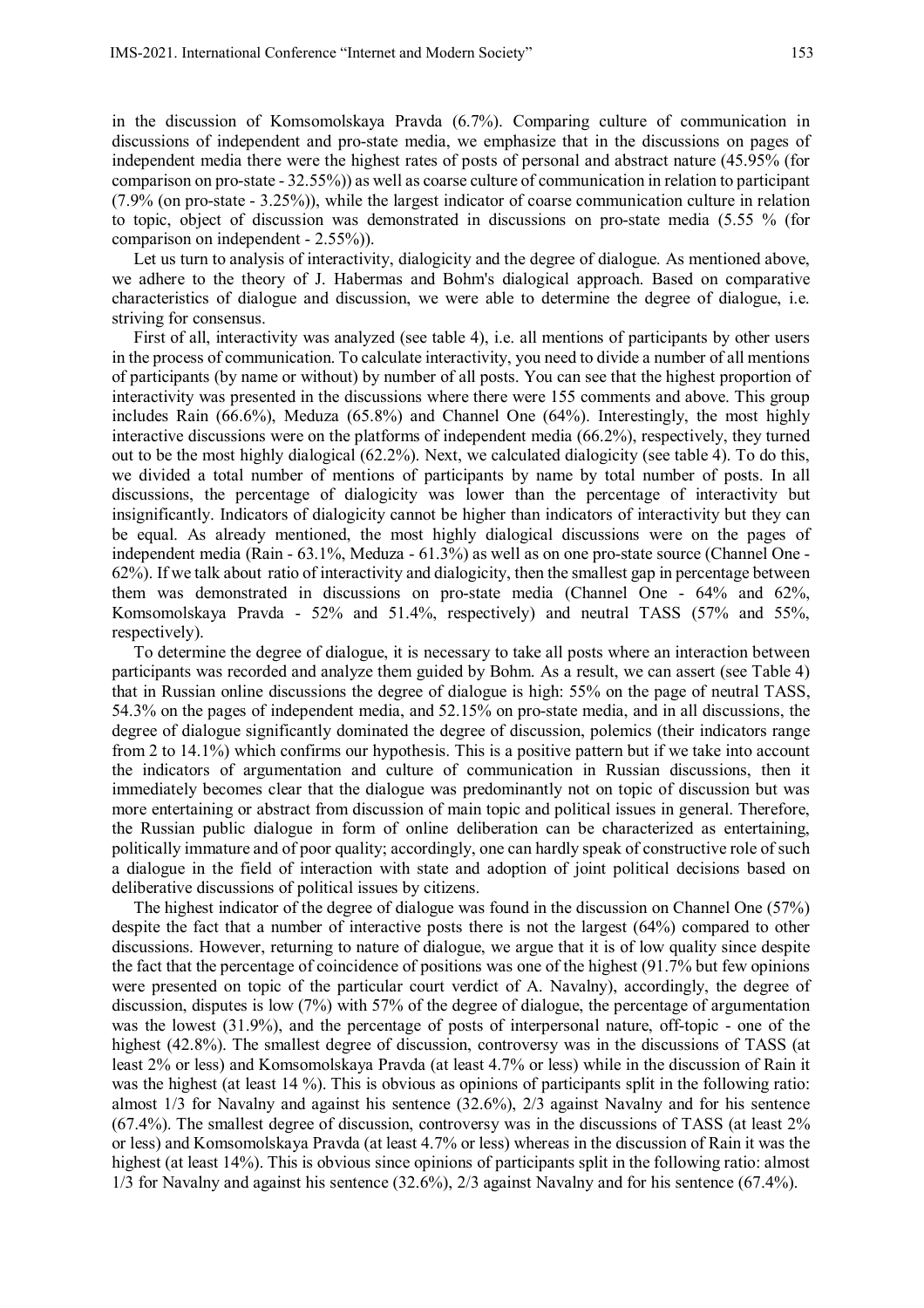| н<br>0<br>ı<br>×<br>정도 시<br>×<br>٠ | ۰,<br>× |
|------------------------------------|---------|
|------------------------------------|---------|

Interactivity, dialogicity and the degree of dialogue analysis (in percentage)

|                    | Independent |        | Pro-state   |              | Neutral     |
|--------------------|-------------|--------|-------------|--------------|-------------|
|                    | Rain        | Medusa | Channel One | <b>KP.RU</b> | <b>TASS</b> |
| Interactivity      | 66,6        | 65,8   | 64          | 52           | 57          |
| Total % of         | 66,2        |        | 58          |              |             |
| interactivity      |             |        |             |              |             |
| Dialogicity        | 63,1        | 61,3   | 62          | 51,4         | 55          |
| Total % of         | 62,2        |        | 56,7        |              |             |
| dialogicity        |             |        |             |              |             |
| The degree of      | 52,5        | 56,1   | 57          | 47,3         | 55          |
| dialogue           |             |        |             |              |             |
| Total % of the     |             | 54,3   | 52,15       |              |             |
| degree of dialogue |             |        |             |              |             |
| Number of posts    | 602         | 155    | 160         | 148          | 100         |

Speaking about quality of public dialogue in form of online deliberation on Rain, we note that ambivalent tendencies are noticeable: on the one hand, such a dialogue is better than others since the highest percentage of argumentation was recorded there (63.8%) due to the fact that there is a division of opinions, different positions are presented in the above ratio, on the other hand, of poor quality as the percentage of posts not discussing the main issue (50%) and with a rough culture of communication in relation to participant (9.4%) were the biggest. In our opinion, public dialogue of better quality compared to others can be traced in the discussion of Komsomolskaya Pravda as it is more aimed at discussing A. Navalny's court verdict. For example, the percentage of coincidence of opinions ("against") was the highest (93.8%), respectively, the degree of discussion, disputes, polemics was small (4.7%), with 47.3% of the degree of dialogue; the percentage of argumentation was one of the highest (63.5%) while the percentage of off-topic posts was the lowest (22.3%), although with rough culture of communication in relation to topic, subject of discussion is more than the rest (6,7%), which, in turn, could give rise to controversy and debate on the part of participants, to some extent, offended by this form of expression.

Based on several examples it can be concluded that in form of dialogue a discussion is much more effective than in form of discussion, polemics as participants are less distracted by clarifying relationship between each other, they show less rude attitude towards other participants and object of discussion and more direct efforts to search for new arguments, conclusions, truth. Although there are situations when it is a discussion that is useful, as, for example, in the discussion on Rain page because this can generate more motivation from participants to find the truth and, therefore, more arguments. However, if these efforts are not aimed at reaching agreement and discussion of topic but on participant, then the likelihood of escalation of interpersonal conflict increases which, in general, can harm the discussion reducing the degree of its deliberation and the quality in general and alienate participants from reaching the truth and rational consensus.

## **4. Conclusion**

All in all, online deliberation as an implementation of dialogical relations between citizens can take a form of both dialogue and discussion. In either case, it will be a public dialogue but the quality of discussion will be different: online deliberation in form of cooperative dialogue is much better and more effective than in form of discussion.

 To assess nature and quality of online deliberation as a form of public dialogue, one should analyze 1) positions of participants, to what extent their opinions coincide and differ; 2) general level of argumentation in discussions, 3) culture of communication, especially in terms of posts of personal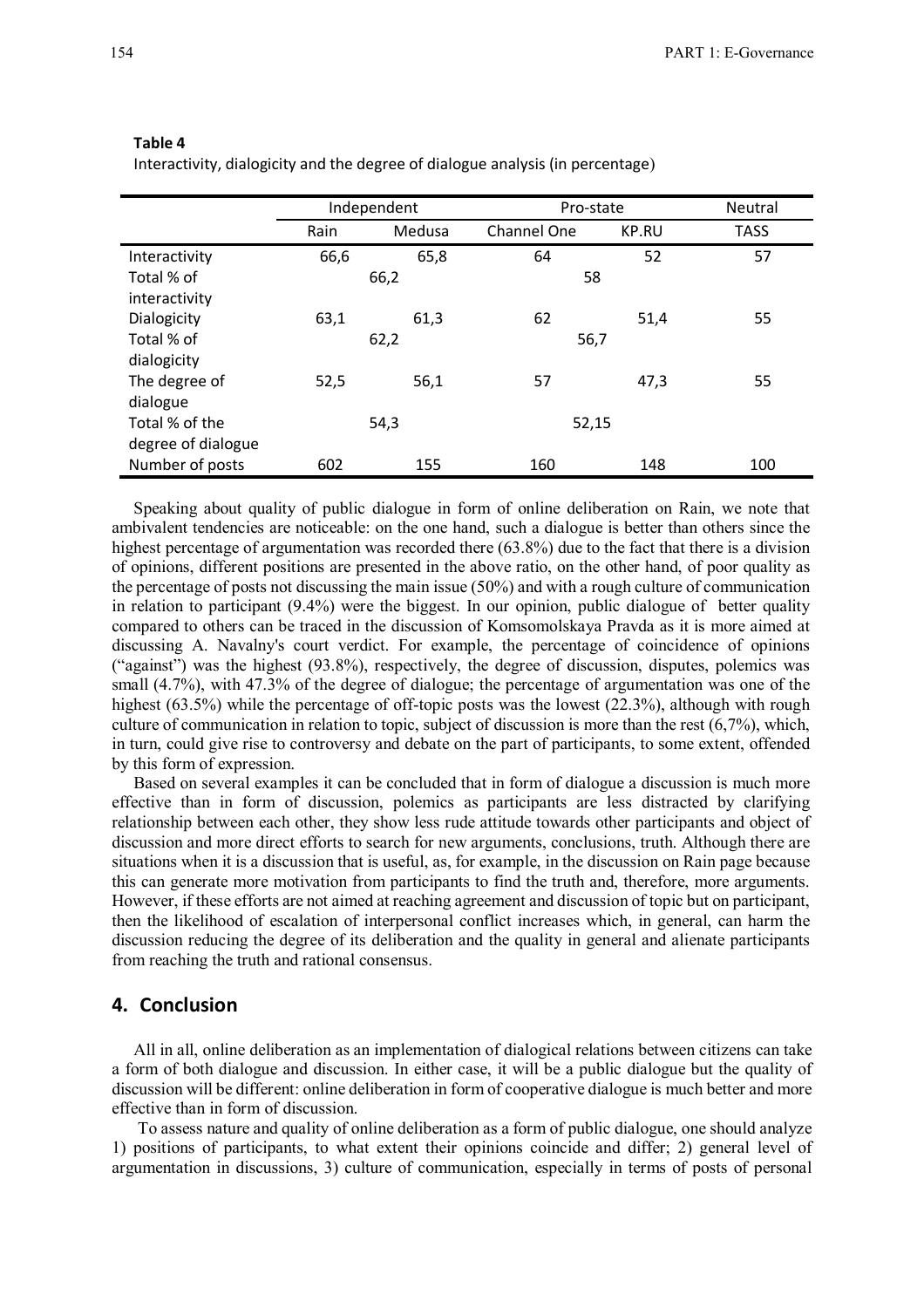nature, off-topic, as well as a rude, intolerant attitude towards participant and object of discussion and 4) the degree of dialogue, discussion, disputes, polemics as a form of communication. These are not all but main parameters for analyzing the quality of public dialogue.

Definitely, online deliberation does not always resolve all disagreements in society and reach a rationally based consensus.

As indicated in other studies including ours, a type of media plays a role in achieving results of discussion [29]. That is, pro-state and open government media hold discussions in support of government policies and actions. Likewise, media outlets that are independent of government control are more critical of authorities. However, influence of media identity has its limits. The study's findings support findings of those studies that argue that when it comes to political conversation, citizens are more likely to talk with like-minded people than with others. However, these are only general observations that require more research.

Further studies include a need to study online discussions in foreign countries for comparative analysis. So far, we can only assume that in countries with established democratic traditions, the quality of online deliberation as a form of public dialogue is higher than in Russia. In our country, at the moment, online deliberation as a form of public dialogue is poorly developed and is largely entertainment in nature. Russian online deliberations are interactive, the degree of dialogue in them is high but levels of argumentation and communication culture in online discussions are low which prevents development of online deliberation on political topics as a form of public dialogue.

# **5. Acknowledgements**

This work was supported by the Russian Science Foundation, project No. 21-18-00454.

## **6. References**

- [1] President von der Leyen's Political Guidelines. URL: https://ec.europa.eu/commission/sites/betapolitical/files/political-guidelines-next-commission\_en.pdf.
- [2] Communication from the Commission to the European Parliament, the Council, the European Economic and Social Committee and the Committee of the Regions, A Blueprint to Safeguard Europe's Water Resources. Brussels, 19.2.2020, COM 66 final.
- [3] D. Held, Models of Democracy. Moscow: Delo Publishing House, 2014 (in Rus.)
- [4] D. T. Green, J. M. Pearson, Social Software and Cyber Networks: Ties That Bind or Weak Associations within the Political Organization? In Proceedings of the 38th Hawaii International Conference on System Sciences, 2005.
- [5] S. Stieglitz and L. Dang-Xuan, Impact and Diffusion of Sentiment in Political Communication An Empirical Analysis of Public Political Facebook Pages, in Proceedings of the 20th European Conference on Information Systems (ECIS), 2012.
- [6] J. Habermas, Involvement of the other. Essays on political theory. Saint Petersburg, 2001. (in Rus.)
- [7] T. Zittel, Participatory Engineering: Can Democratic Reform Increase Political Participation, in Annual Conference of the American Political Science Association, Washington D.C., 2005.
- [8] M.N. Grachev, Online deliberation as a component of "electronic democracy", in Materials of the Second International Scientific and Practical Conference "Social Computing: Foundations, Development Technologies, Social and Humanitarian Effects (ISC-13)", Moscow, Publishing house of MGGU im. M. A. Sholokhova, 2013, pp. 48–56 (in Rus.)
- [9] T. Davies, The Blossoming Field of Online Deliberation, in: Todd Davies and Seeta Pena Gangadharan (Eds.), Online Deliberation: Design, Research, and Practice, Stanford, Calif., 2009.
- [10] D. Friess. Online Deliberation Complete, in International Communication Association Conference, Puerto Rico, 2015.
- [11] J.S. Dryzek, Deliberative democracy and beyond, New York, Oxford University Press, 2000.
- [12] A. Gutmann, D. Thompson, Democracy and Disagreement, Cambridge, Belknap Harvard, 1996.